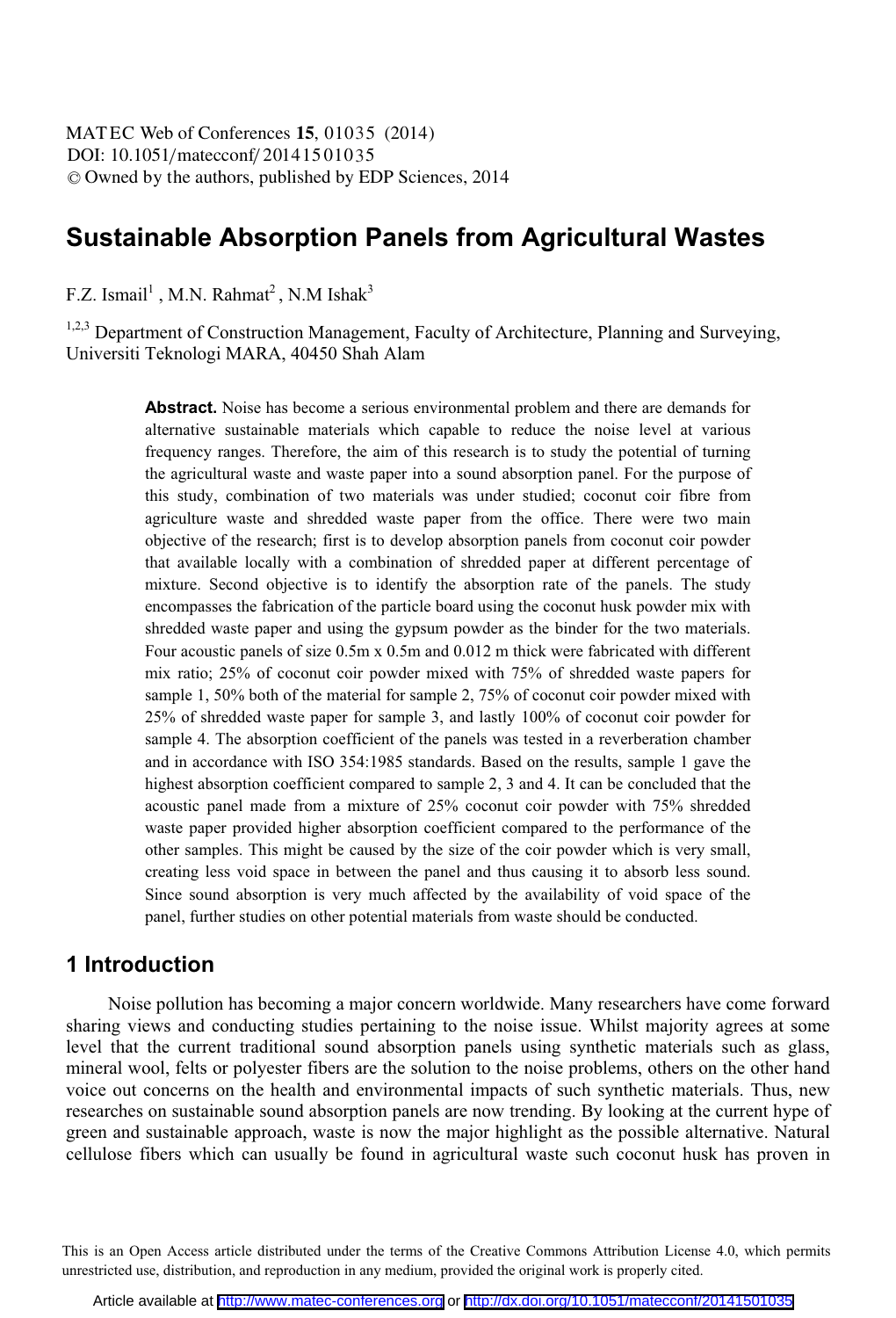#### MATEC Web of Conferences

previous studies to have the capability to absorb sound. Not only this could mitigate the noise issue, it might also overcome the waste problem. When a sound wave hits a surface, those are not reflected is absorbed. According to Salter [1] all materials have some sound-absorbing properties. The more fibrous a material is the better its absorption capability; and denser materials on the other hand are less absorptive. Sound absorption coefficient describes the efficiency of the material or the surface to absorb the sound. Absorption coefficients for building materials normally vary from about 0.01 to 0.99. Materials with medium to high sound absorption coefficients (usually  $> 0.50$ ) are referred to as sound – absorbing; those with low coefficients (usually  $0.20$ ) are sound reflecting [2]. Many absorption panels in the market are made from traditional material such as gypsum which are not sustainable and could affect the health of the occupants. There are need and demand for alternative materials which are sustainable that capable to reduce the noise level at various frequency ranges. For this reason the recycling of the agricultural waste has become more popular that can replace the traditional one. There are many research initiated to study the potential of waste especially the agricultural waste as an acoustic panel. Malaysia has plenty of agricultural waste products such as coir (Cocosnucifera) fiber, rice (Oryza sativa) husk and oil palm (Elaeisguinnesis) frond fibre. In some research conducted by Zulkifli et al [3], they found that organic natural fibres have various usages in many structural and non-structural applications such as automotive lining component and acoustic absorption barrier. Khedari *et al*. [4] has developed particle composite boards from agricultural waste products using combinations of durian peel and coir fibre straw particles instead of wood as an insulation board in wooden construction industry. Yang *et al*. [5] study the acoustic properties of rice straw-wood particle composite boards and found that the sound absorption coefficient in the frequency range of 500 to 8000 Hz is higher than other wood-based materials which are due to the low specific gravity of the composite boards. Jan E.G. and Van Dam [6] stated that coconut husk fibres are suitable as raw material for the production of environmentally safe and high performance construction materials such as high performance fibre boards, poles and panels, which will be locally produced, can be applied in low-cost housing and other suitable places. Banzo and Valesco [7], Dam et al [6] and Tejano [8] all agreed that at some level the coconut coir can be made an acoustic panel for its sound absorption character such as spongy and fibrous. Current traditional sound absorption panels using synthetic materials such as glass, mineral wool, felts or polyester fibres are not sustainable and can be hazardous to human's health and occupancy of the building. At the same time, more sustainable and green approach solution is craved around the world to solve such issues. Looking at this, attention is moved to waste for the possible solution. For instance, agricultural waste such as coconut husks and other waste such as papers are left abandoned in dumping areas. These wastes could be used as an alternative material for sound absorption panel.

Therefore the aim of this research was to study the potential use of the coconut coir as a sound absorption material to replace synthetic materials such as glass, mineral wool, felts or polyester fibres in the current market. This study revolved around the sound absorption properties of the coir fibres together with its characteristics and the form of the coir fibres.



**Figure 1:** Close-up Image Coconut Husk Fibre (Coconut Coir) X300 (Keijsers, 2011)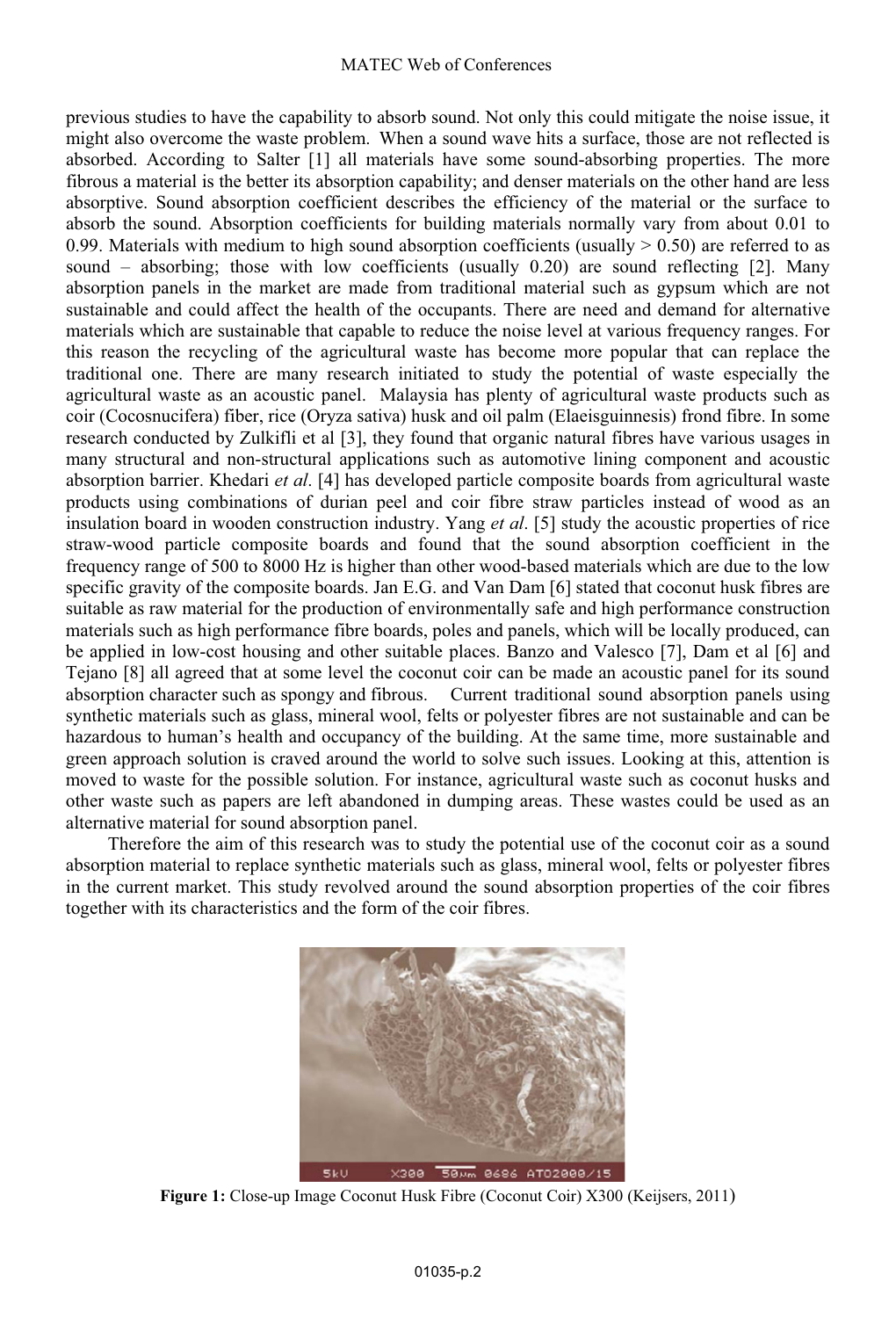# **2 Experimental Procedures**

### **2.1 Target Materials**

For the purpose of the study, two types of waste were used; coconut coir powder from agriculture waste and shredded waste paper. Gypsum powder was used as the binder.

| <b>Property</b>                | <b>Coir Dust</b>   | <b>Shredded Paper</b>    |
|--------------------------------|--------------------|--------------------------|
| Ash $(\% )$                    | $9.00^{(b)}$       | $18.8^{\sqrt{c}}$        |
| Bulk density $(kg/m^3)$        | $0.074^{(a)}$      |                          |
| Particle density $(g/cm^{-3})$ | $0.758^{(a)}$      |                          |
| Total pore space (% vol)       | $96.264^{(a)}$     |                          |
| Cellulose $(\%)$               | 35.99 (b) 53.5 (b) | 50.1 $(c)$               |
| Lignin $(\%)$                  | $11.206^{(b)}$     | $11.6^{(c)}$             |
| Shrinkage (% vol)              |                    | $\overline{\phantom{0}}$ |

**Source:** *Asiah et. al (2004), Israel et. al (2011), Sissine et al (2005)* 

### **2.2 Specimen preparation**

Four samples of acoustic panels were fabricated from a mixture of coconut coir powder and shredded waste papers as follow:

- -Sample 1 (25% of coconut coir powder, 75% of shredded waste paper)
- -Sample 2 (50% of coconut coir powder, 50% of shredded waste paper)
- -Sample 3 (75% of coconut coir powder, 25% of shredded waste paper)
- -Sample 4 (100% of coconut coir powder)

The measurement of the panels is  $0.5m \times 0.5m \times 0.012$  m. Gypsum powder was used as the binder. The process began with dispensing waste pulping paper into the mixer and mix them with water. After that the gypsum powder and coconut coir powder were added. The mixture was left for about 5 minutes in the mixer for all the three ingredients to blend well. The mixtures were then casted into the mould which already coated with oil and later compressed manually by using a cylindrical concrete. Once compressed, plywood was used to level and to set the thickness. Finally, the samples were set in the oven at 90 degrees Celsius and left for 1 day (24 hours) to cool off and settle.



Materials were mixed in the mixer at fixed proportion.



The panel was left to dry before being set in the oven at 90 degrees Celsius and left for 1 day (24 hours) to cool off and settle.



The well blended mixture was then transferred into a container.



Once compressed, plywood was used for levelling to ensure uniform thickness.



Next, the mixture was casted into an oil coated mould to create a panel.



Compression was done manually using a cylindrical concrete.

**Figure 2:** Fabrication process of the panels.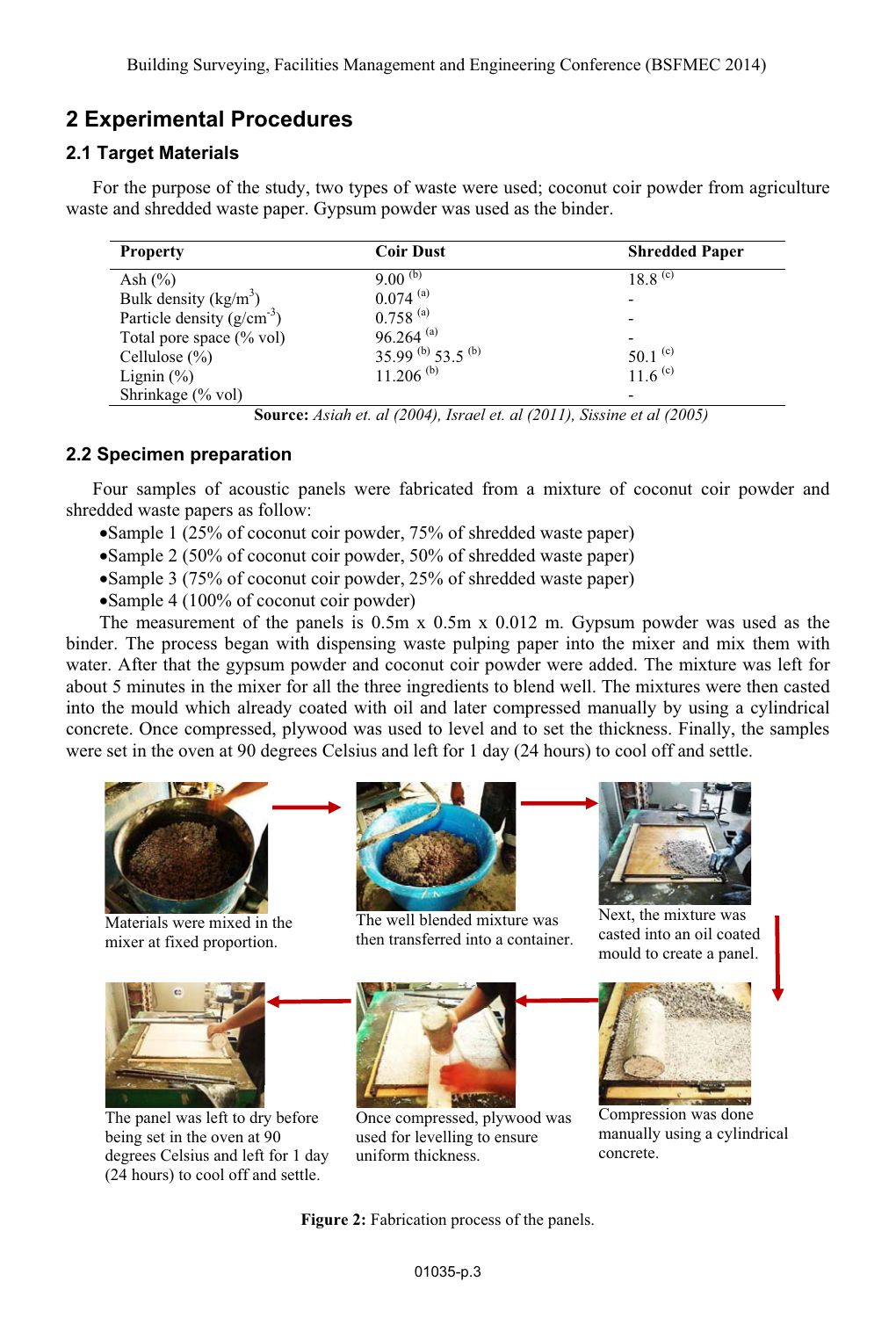#### **2.3 Sound Absorption Coefficient Test**

The measurement of sound absorption coefficient of the test sample was conducted in the reverberation chamber. The procedure of the test was carried out in accordance with ISO354:1985 standard. The required inputs are reverberation time for empty room, RTo and reverberation time for room with sample, RTm. Volume for and empty reverberation room and samples testing area were required as parameter for the experiment setup. The samples were laid directly over the reverberation chamber floor. The schematic diagram of the experimental setup and the arrangement layout of the absorption test can be seen in Figure 3 and Figure 5 respectively. For the test simulation, dBBAT132 Building acoustics software was used. This programme allows a quick configuration of the measurement analysis and measurement could be carried out in batch mode.



**Figure 3:** Arrangement of the samples and sound source in the reverberation room.



**Figure 4:** Arrangement of the samples and sound source in the reverberation room.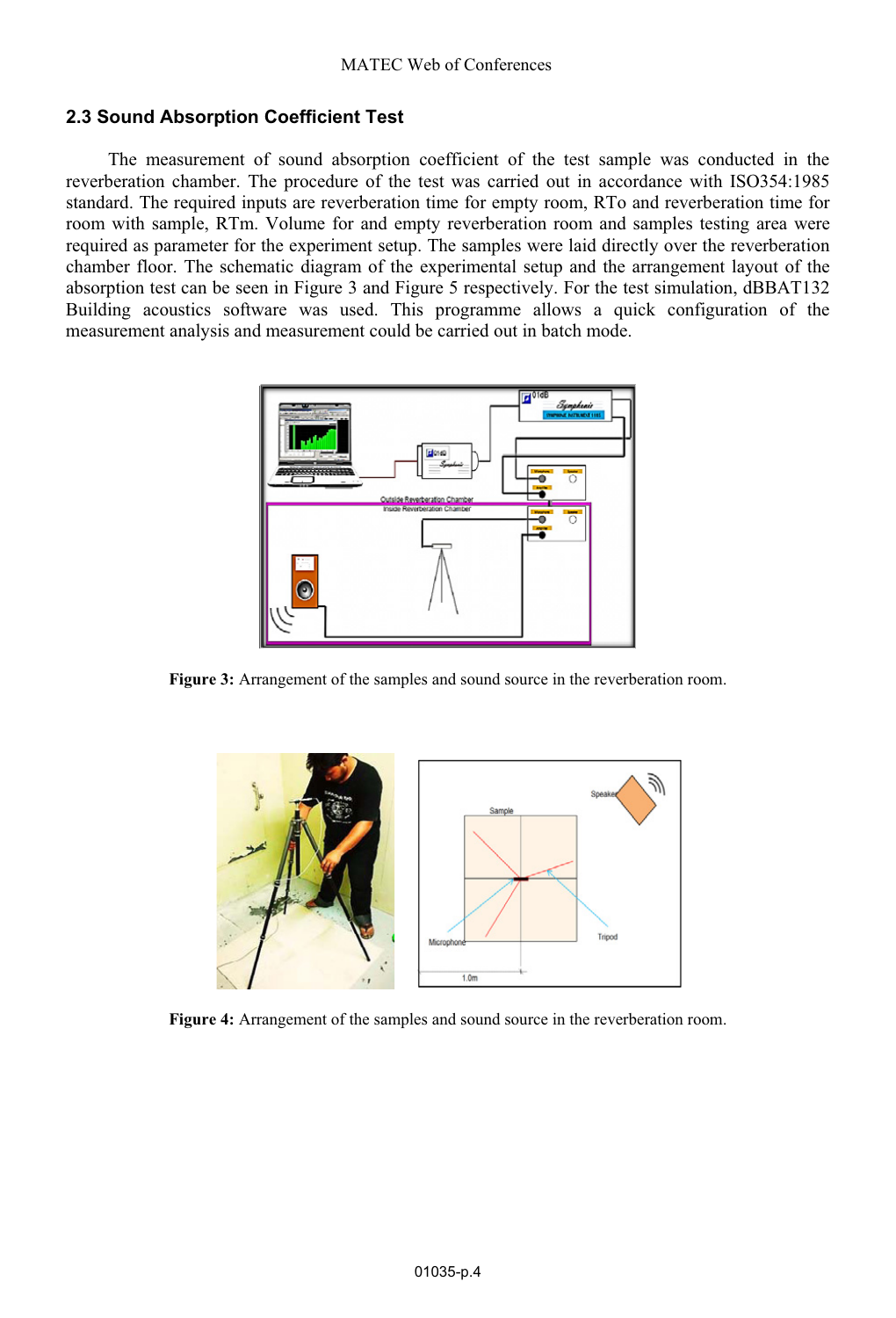### **3 Results and Discussions**

| Sample | Content $(\% )$ |       | <b>Absorption Coefficient</b> |      |      |      |      |      |
|--------|-----------------|-------|-------------------------------|------|------|------|------|------|
|        | Coconut coir    | Shred | 250                           | 500  | 1000 | 2000 | 4000 | 8000 |
|        | powder          | paper | Hz                            | Hz   | Hz   | Hz   | Hz   | Hz   |
| 1.     | 25              | 75    | 0.03                          | 0.24 | 0.26 | 0.27 | 0.36 | 0.40 |
| 2.     | 50              | 50    | 0.14                          | 0.16 | 0.27 | 0.26 | 0.30 | 0.26 |
| 3.     | 75              | 25    | 0.10                          | 0.16 | 0.22 | 0.24 | 0.26 | 0.24 |
| 4.     | 100             | 0     | 0.05                          | 0.12 | 0.27 | 0.26 | 0.26 | 0.26 |

**Table 1:** Absorption coefficient data of the samples.



**Figure 5:** The absorption coefficient graph for the samples.

The aim of the research was to study the potential of creating a sustainable sound absorption panel using waste such as coconut husk powder and shredded waste paper. From the results it can be said that these materials could absorb sound especially at higher frequency.

The first objective of this research was to produce the acoustic panel using the mix proportion on different percentages of agricultural waste. 4 sound absorption panels were produced using cultural waste such as coconut husk powder and shredded waste paper. All the samples measuring 1.0m x 1.0m x 0.012m sized with different proportion of materials; sample 1 has 25% of coconut coir powder with 75% of waste pulping papers, sample 2 mixed with 50% both of the material, 75% of coconut coir powder mix with 25% of waste pulping paper for sample 3, and sample 4 with 100% of coconut coir powder.

The second objective of this research was to measure the absorption coefficient of the panels. It can be seen from the results that the absorption coefficient of the panels ranging from 0.03 to 0.4 at frequency of 250Hz to 8000Hz.

For sample 1 which was a mixture of 25% of coconut coir powder with 75% of shredded waste paper, the absorption coefficient are 0.03, 0.24, 0.26, 0.27, 0.36 and 0.40 at respective frequency of 250Hz, 500Hz, 1000Hz, 2000Hz, 4000Hz and 8000Hz. It can be seen that more sound were absorbed at higher range of frequency. The void space provided by the shredded waste paper increased the sound absorption performance of the panel.

For sample 2 the absorption coefficient are 0.14, 0.16, 0.27, 0.26, 0.30 and 0.26 at respective frequency of 250Hz, 500Hz, 1000Hz, 2000Hz, 4000Hz and 8000Hz. Meanwhile for sample 3 the absorption coefficient are 0.10, 0.16, 0.22, 0.24, 0.26 and 0.24 at respective frequency of 250Hz, 500Hz, 1000Hz, 2000Hz, 4000Hz and 8000Hz. It can be seen that the sound absorption performance had decreased 0.20 at 8000Hz.